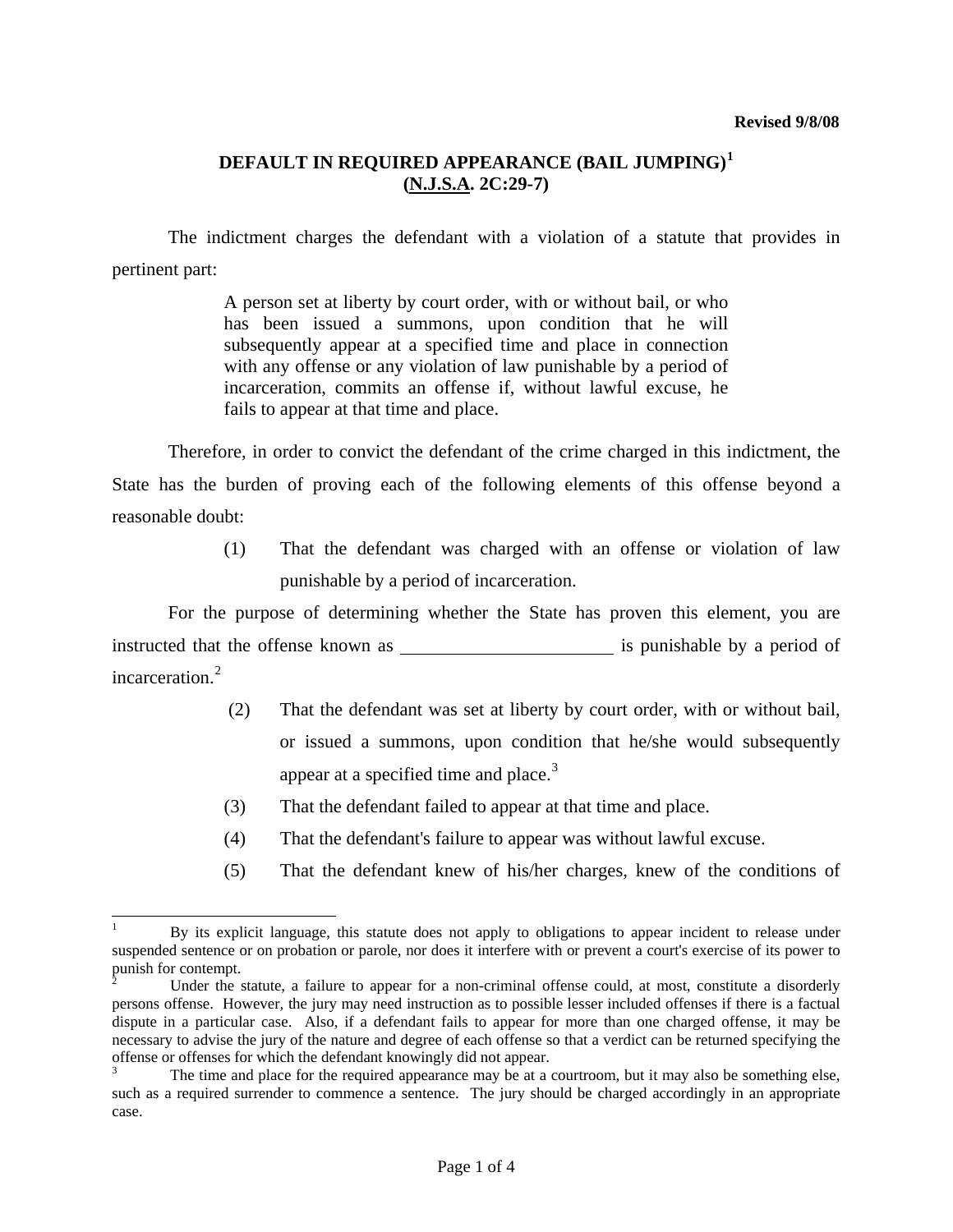### **DEFAULT IN REQUIRED APPEARANCE (BAIL JUMPING) (N.J.S.A 2C:29-7)**

 $\overline{\phantom{a}}$ 

his/her release, knew of his/her obligation to appear at the particular time and place, knowingly failed to appear, and knew that his/her failure to appear was without lawful excuse.<sup>[4](#page-0-2)</sup>

 A person acts knowingly with respect to the nature of his/her conduct or the attendant circumstances if he/she is aware that his/her conduct is of that nature or that such circumstances exist or if he/she is aware of a high probability of their existence. A person acts knowingly with respect to the result of his/her conduct if he/she is aware that it is practically certain that his/her conduct will cause such a result. Knowledge is a state of mind that cannot be seen and can only be determined by inference from conduct, words or acts. Therefore, it is not necessary that the State produce witnesses to testify that a defendant said that he/she knowingly did something. His/Her knowledge may be gathered from his/her acts and conduct, from all that he/she said and did at the particular time and place, and from all the surrounding circumstances reflected in the testimony [and adduced at trial].

 I have already told you that the State must prove beyond a reasonable doubt that the defendant's non-appearance was without lawful excuse. A lawful excuse is one that is warranted, authorized or sanctioned by the law, and that is not contrary to or forbidden by law. An example of a lawful excuse would be confinement to a hospital or institution, preventing a defendant from appearing when required at a specific time and place. [**CHARGE WHERE APPROPRIATE:** In this case the defense asserts that the defendant did not appear at the scheduled time and place because he/she had a lawful excuse. **(Recite the defendant's asserted excuse as presented by the evidence.)]** Whether the State has proven beyond a reasonable doubt that the defendant's failure to appear was without lawful excuse is for you to decide, as all other issues, based on the evidence that has been presented for your consideration.

 If you find that the State has proven all of the elements of the offense beyond a reasonable doubt, then you must find the defendant guilty. If you find that the State has failed to

<sup>4</sup> The language of N.J.S.A. 2C:29-7 purports to make it the defendant's burden to prove by a preponderance of evidence that the defendant did not knowingly fail to appear, as an affirmative defense. However, in State v. Emmons, 397 N.J. Super. 112 (App. Div. 2007), certif. denied, 195 N.J. 421 (2008), the court held that application of this language would place an unconstitutional burden on the defendant. It forbade charging the statutory language to the jury, and it laid out the elements of the offense as set forth above.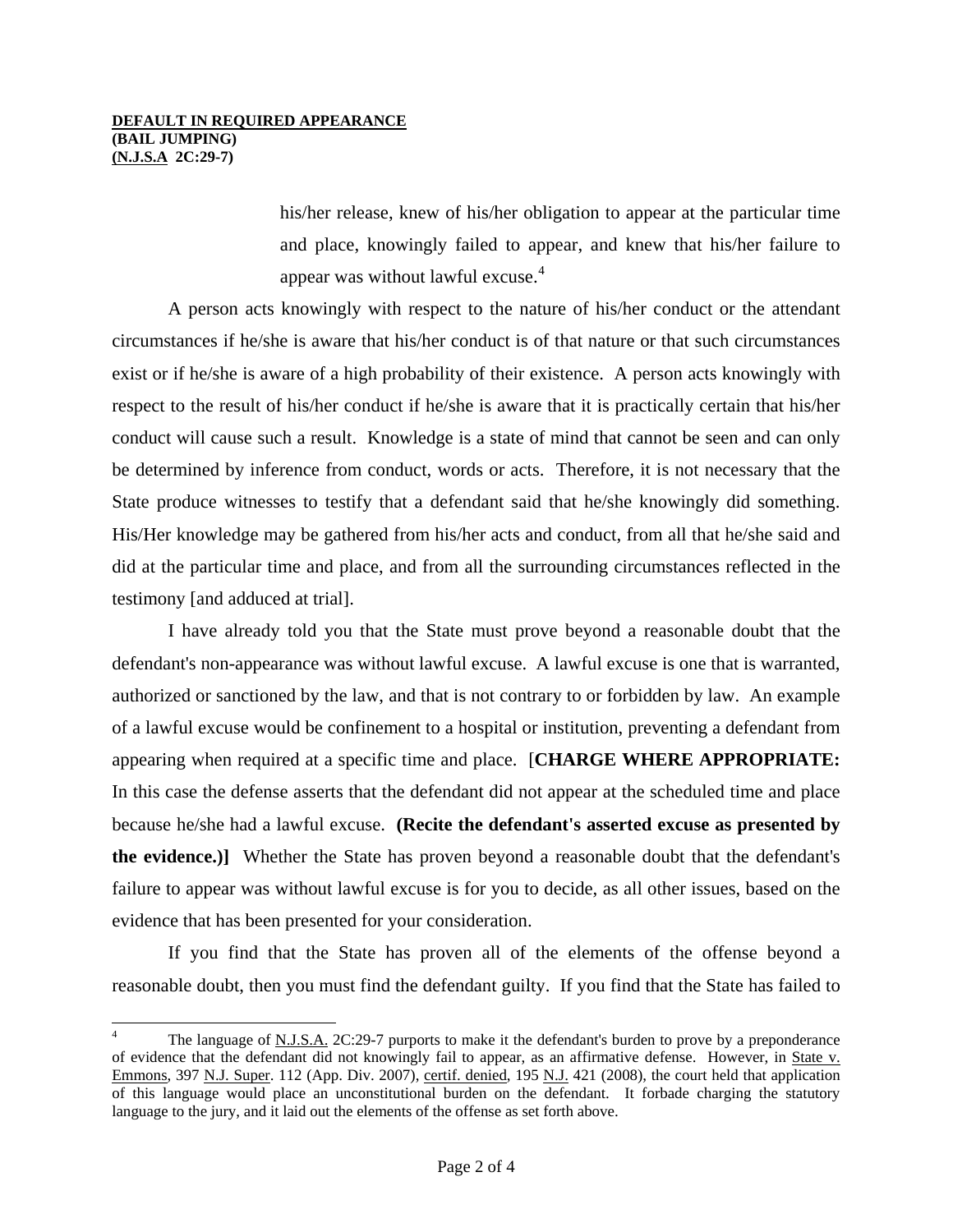prove any of the elements beyond a reasonable doubt, then you must find the defendant not guilty.

# **[CHARGE IF APPROPRIATE]**

This count of the indictment also alleges that the defendant's required appearance was to answer to a charge of a crime of the third degree or greater, or for disposition of any such charge, and that the defendant took flight or went into hiding to avoid apprehension, trial or punishment. If you find that the State has proven each of the elements I have previously described, and that the defendant is therefore guilty of the crime charged, and only if you make such a finding, then you must go on to determine whether the State has also proven, beyond a reasonable doubt, two additional elements:

- (1) That the defendant's required appearance was to answer to a charge of a crime of the third degree or greater, or for disposition of any such charge.
- (2) That the defendant took flight or went into hiding, with a specific purpose to avoid apprehension, trial or punishment.

 For the purpose of determining whether the State has proven the first of these two elements, you are instructed that the offense known as \_\_\_\_\_\_\_\_\_\_\_\_\_\_\_\_\_ is defined by law as a crime of the degree. **[**By legal definition, a charge of the first degree or second degree is a greater offense than a crime of the third degree.**]** With reference to the second element, flight is not mere departure from the defendant's residence or workplace, or from some other location, and hiding is not simply removing oneself to another place. In either case, flight or hiding must be accompanied by a specific purpose to avoid apprehension, trial or punishment.

<span id="page-2-0"></span> A person acts purposely with respect to the nature of his/her conduct or a result thereof if it is his/her conscious object to engage in conduct of that nature or to cause such a result. A person acts purposely with respect to attendant circumstances if he/she is aware of the existence of such circumstances or he/she believes or hopes that they exist. "With purpose", "designed", "with design", or equivalent terms, have the same meaning. Purpose, like knowledge, is a state of mind that cannot be seen and can only be determined by inference from conduct, words or